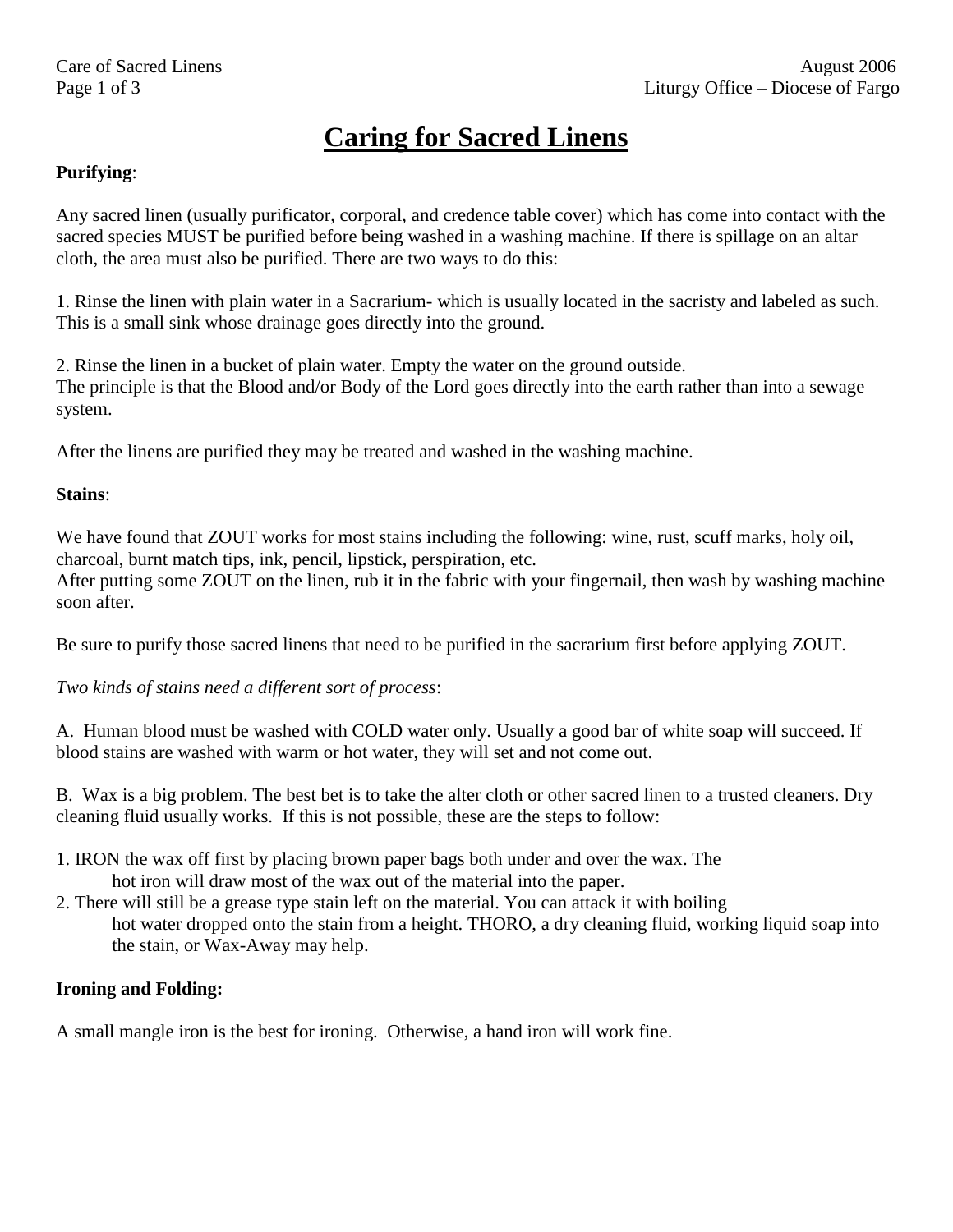## **Corporal**:

This is a large square sacred linen which is always placed under the sacred species i.e., on the altar during Mass, before the tabernacle, etc.

The corporal may be starched with spray starch or other kind. The reason is to keep the sacred species from penetrating the material.

It is folded into nine squares by thirds: the bottom third is folded upwards first, then the top third is folded down. After this then the left or right third is folded inwards in any order. (Diagram shows right first and then left side.)

If there is a cross on the corporal it is usually in the bottom center, located closest to the priest as he stands to offer Mass. Sometimes the cross is in the center.



3. Fold sides in

### **Purificator:**

This is a rectangle shape with a cross in the middle.

It should be ironed WITHOUT starch. The reason for this is so that the linen can absorb the consecrated blood.